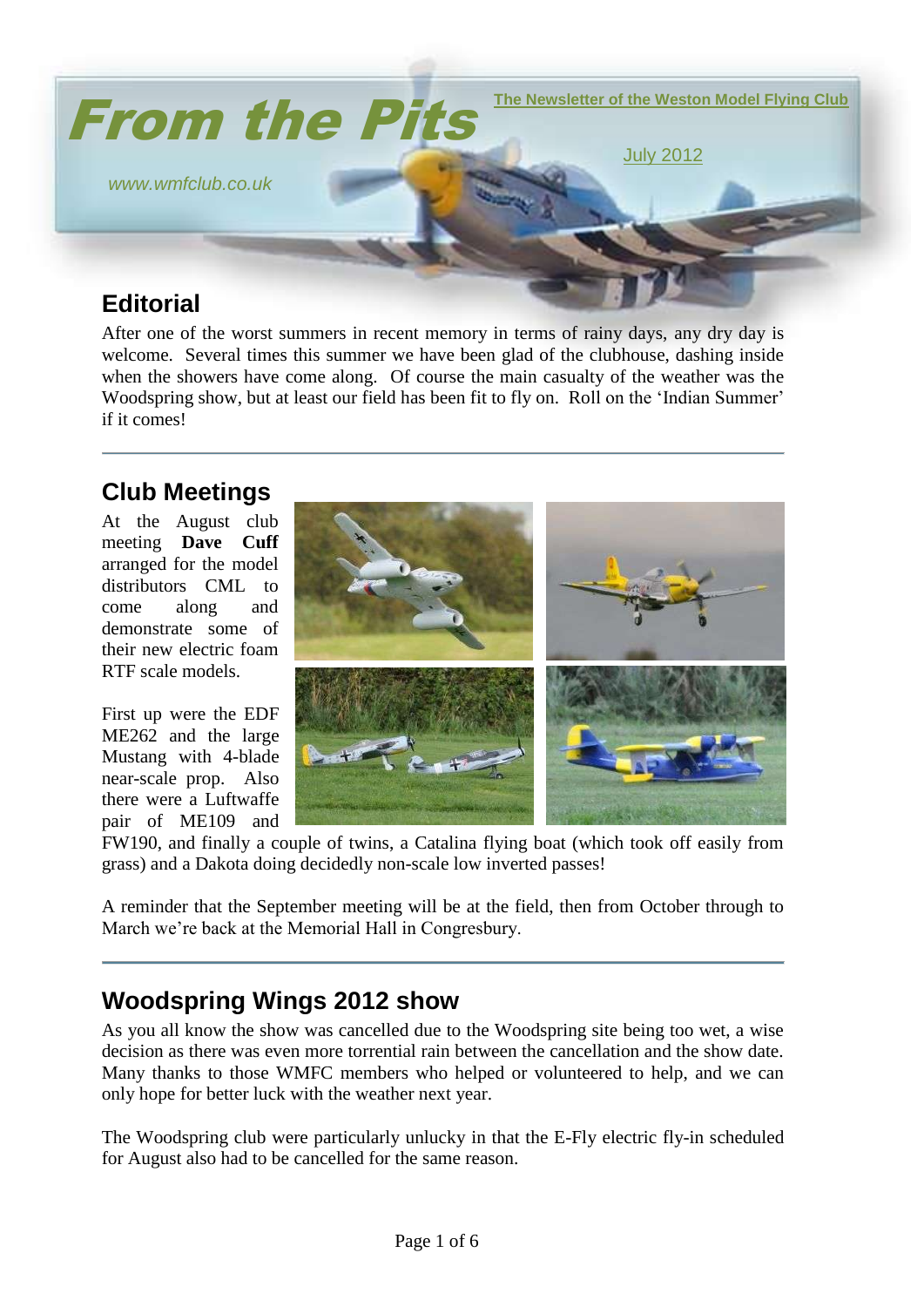#### **BIG Models**

Are models getting a bit big? This Pitts seen at the Large Model Association show at Cosford this year really is a model, although someone could probably get into it. Might have a problem getting in and out of our field though.



# **Berliner-Joyce OJ-2**

Despite having had about 40 flights with the OJ-2 scale biplane (although it's not been flown for about 3 years), I've never had any in-flight photos before. Recently however we were blessed with a rare sunny day with light winds and **Dave Beacham** kindly used my camera to take some really superb shots, some of which are on the website in the Gallery section.

I've described the construction of the model and the background of the real thing in previous newsletters some years ago, but briefly, since some people have asked; Berliner-Joyce was a small US aircraft company which only survived for a few years in the late 1920s and early '30s before being absorbed into larger companies. They made a small number of planes, of which one was the OJ-2 observation aircraft for the US navy. My model is based on one particular plane which was attached to the light cruiser





Cincinnati, when it was fitted with floats and catapulted off.

# **Club Logo**

A while back we considered changing to a new logo but eventually decided to keep the old one. The problem was that the original had been lost and the remaining poor quality image was not suitable for engraving, which we needed for trophies etc. Now however, the logo has been re-worked as a vector image, which means it can be scaled to any size and still remain sharp, and



can also be produced in outline form. **Robin Muir** has had a banner made with the logo. Images are available in the Members' area of the website, and larger versions can be supplied by me if required.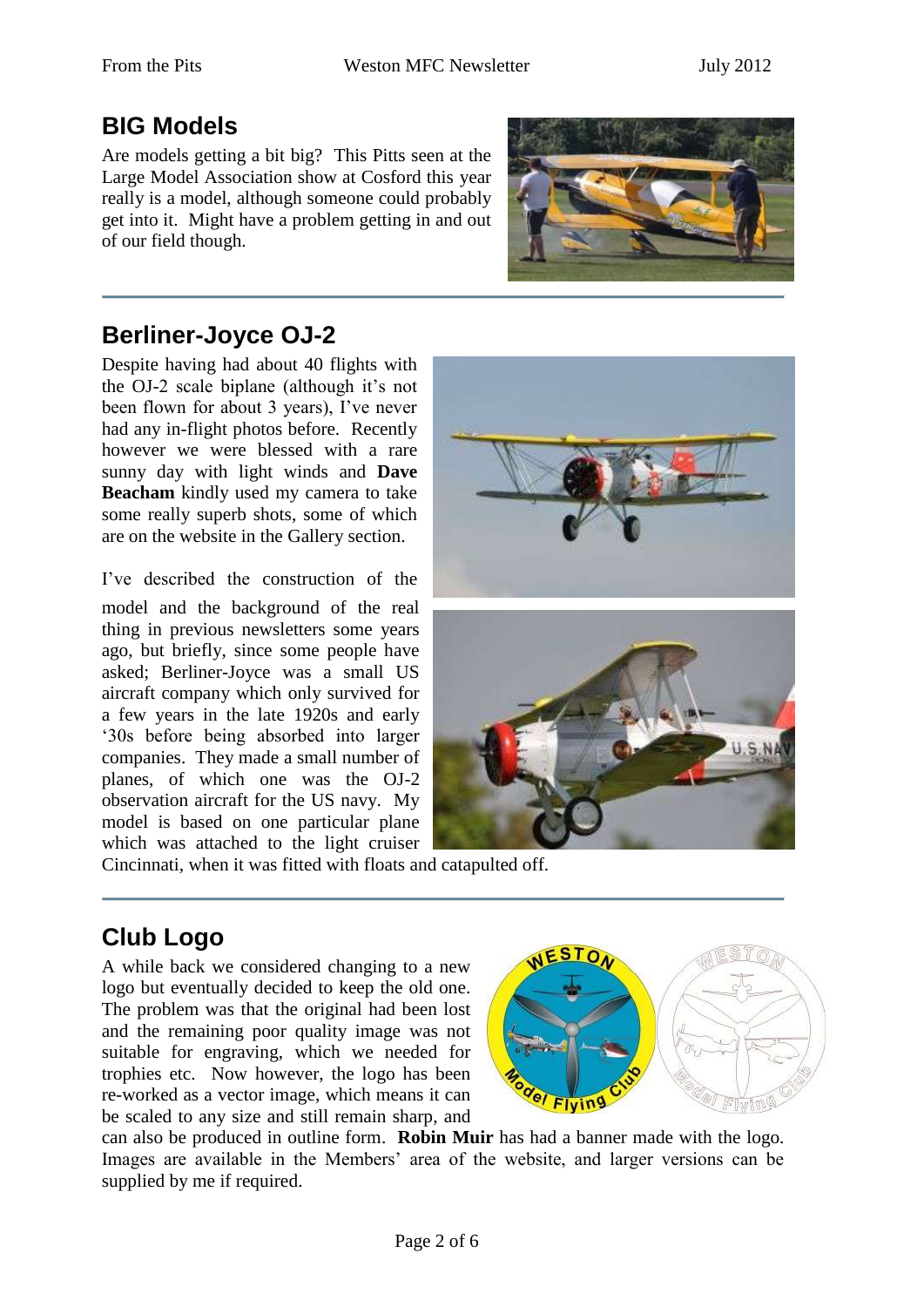### **Brian Grace**

Most of you will know that Brian passed away in May. His ashes were scattered at the field.

Brian joined WMFC not long after he retired and moved to Weston approximately 13 years ago. He was a regular at the club meetings and social events (with his wife Jean) for many years until ill health took toll and slowed him down. Although he was a model flyer from a boy with free flight, rubber and radio controlled models he would probably be best remembered for his visits to the patch and humorous stories of both full size and model flying.

A true gent who will be sorely missed



#### **Mike Pope**

#### **Safety**

A few reminders of some safety points:

- 2.4GHz users are reminded to put their peg on the board (so we know who is here)
- The flying times are 10.15am until 15 minutes before sunset; please do not fly outside these times.
- Pilot boxes are there for your safety and the safety of others, please stand together in the designated pilot box for the appropriate wind conditions. If you are new to the club and not sure which box to use, don't be afraid to ask.
- Taxiing out of or towards the pits is not allowed under any circumstances, neither is taxiing out to a pilot box that is occupied.
- Despite numerous reminders in the newsletter, some people are still flying over the pits, over the cars and turning their aircraft left in towards the pits / car park. Please don't. Your flight line is an imaginary line forward of the runway you take off from and there is no reason or excuse to fly behind yourself.
- Please check your batteries and airframes regularly. With Spectrum 2.4 GHz especially, 6v batteries are recommended as you could very well lose signal to your aircraft once the voltage drops to 3.8v and when using a 4.8v battery there is not a large margin.
- If you do have a problem on landing and bits detach themselves from your aircraft, please remove all remains from the patch or surrounding fields. Also remove all your rubbish at the end of the day. If you do manage to lose your aircraft completely please notify the farmer as the remains could damage / harm machinery or livestock.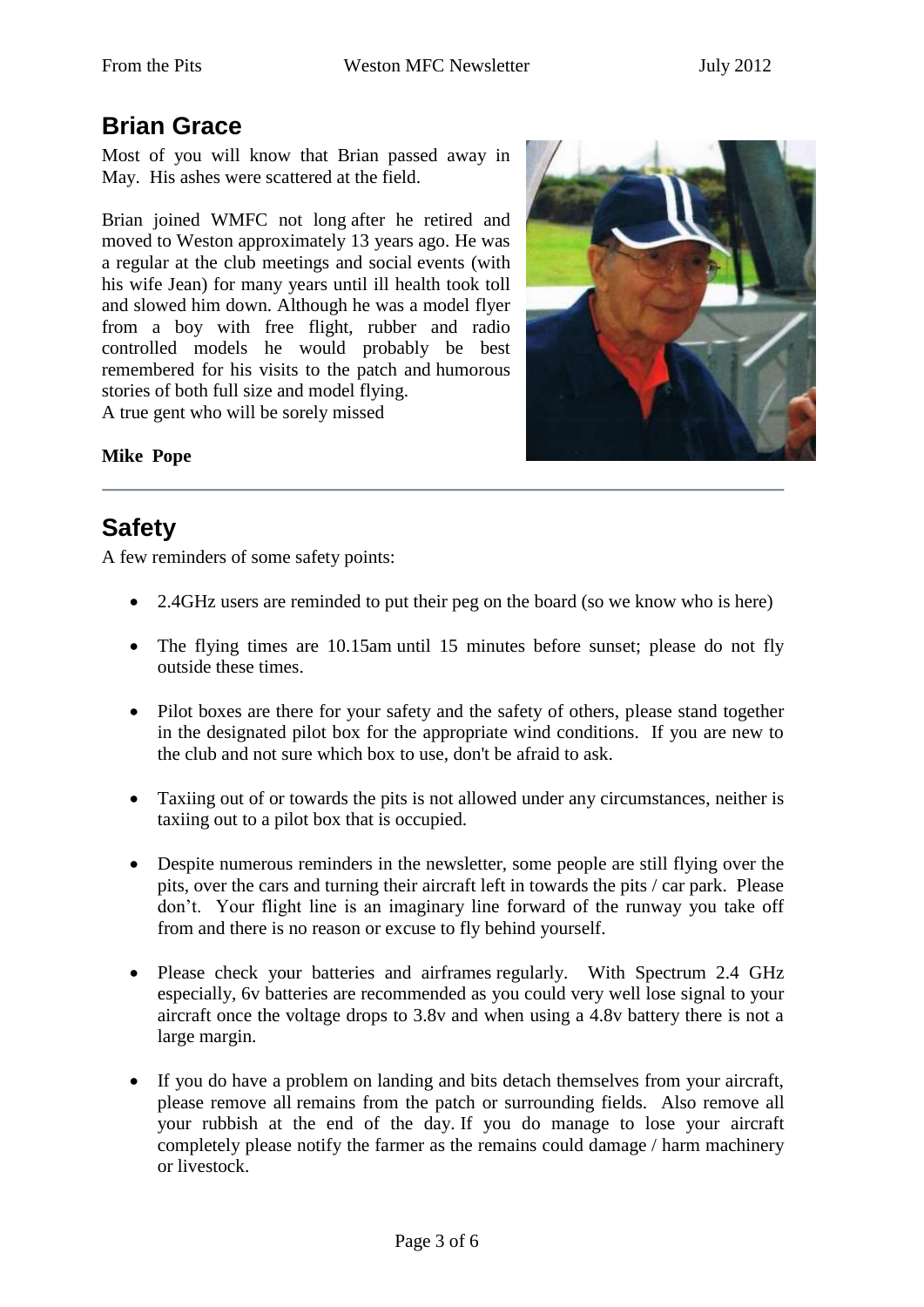## **Seen at the Field**

**Chris Dorling** and **Jamie Cuff** have both been flying these Mig-15 and F86 Sabre micro-jets recently. Although only 412mm (16in) span and 78g (2.75oz) in weight, the models are gyro-stabilised in all 3 axes and are amazingly stable in flight.



**Mike Barnett**'s Junkers Ju87, better known as the Stuka dive bomber. Mike's model included a working bomb-drop mechanism, although having a black bomb may not have been a good idea, as it took about an hour to find it in the next field!





Finally **Alan Meaney**'s scale Hughes AH-6 makes an interesting change from the largely standard 'pod and boom' models usually seen.



# **Rhubarb Stick**

For many years, probably about the last 15, our Rhubarb Stick trophy, awarded monthly for the 'best crash', 'worst crash', 'any crash', 'anything else', or more usually just to someone whose turn it is, has been graced by a photo of **Mike Adams** pulling his model out of the ground in true 'rhubarb stick' fashion. Now however, that honour has fallen, however reluctantly, on **Roger Moore**, whose photo will no doubt be on the award for the next fifteen years...

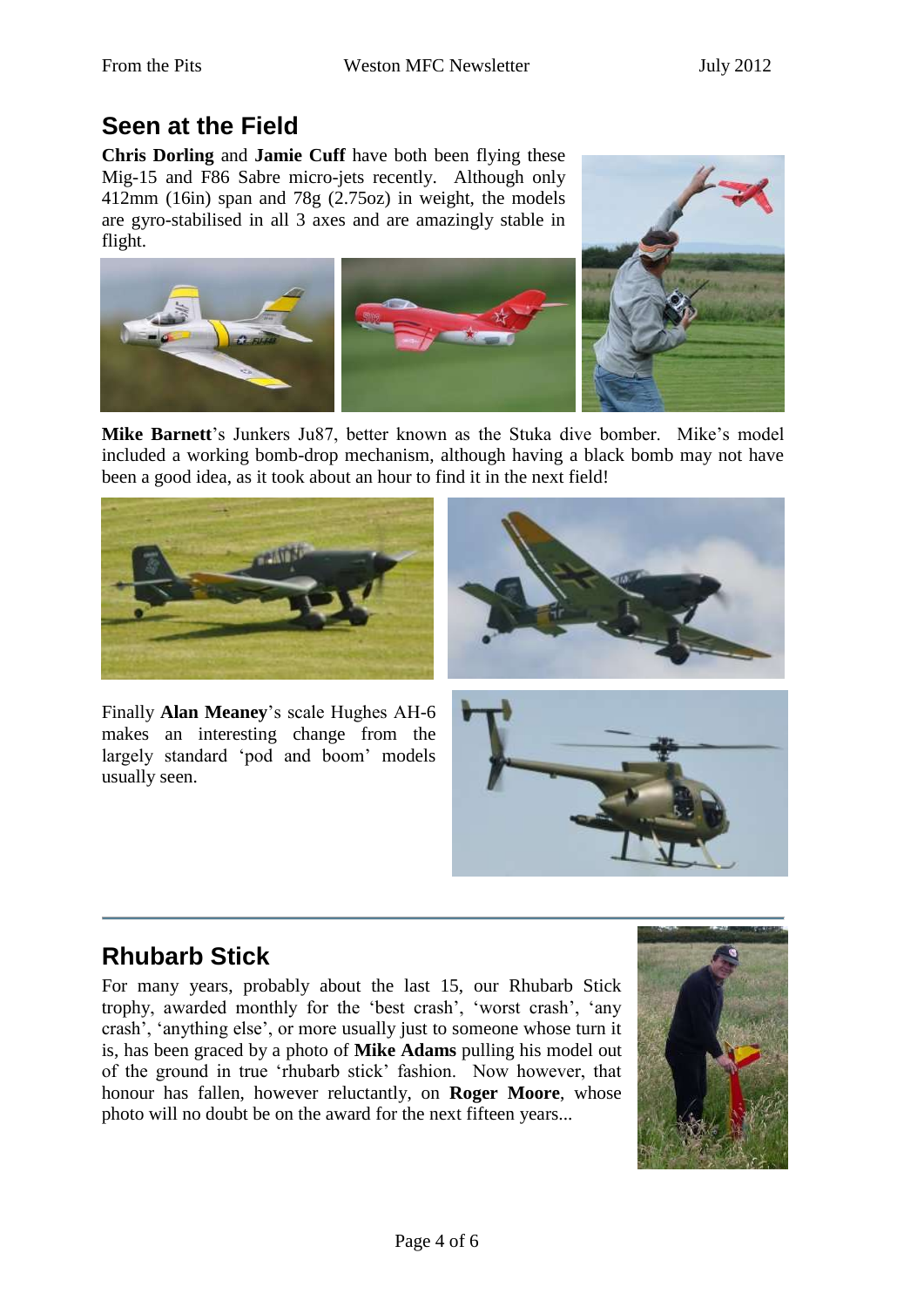# **From the Workshop**

Despite the rainy days there's not been too much progress on new models in the workshop recently since finishing my Kavalier, but I have put some time into refurbishing my old ones. First off was the OJ-2 biplane; as you'll see elsewhere in this issue, it has flown again for the first time in 3 years. Only a few cosmetic repairs were required, and the engine, an OS52FS,



started first time, rather proving **Jamie Cuff**'s oft-repeated mantra that it's worth investing in quality engines, and that you can't go wrong with an OS.

Next up was the Beaufighter. Since the crash on its maiden flight last year it seems as if every member of the club has asked me when it will fly again, some of them several times! So I really couldn't put it off any more. Major repairs were completed some time ago, but the last few cosmetic fixes were made and out we went. Unfortunately engine problems



prevented the flight, but since then the engines have been set up, and are ready for test running.

I also noticed a little chattering on some servos, which I eventually realised was due to glitches on the 35MHz aerial. The model has two sets of pull-pull cables (rudder & tail wheel) and a servo cable (tail wheel retract) running down the fuselage parallel to the aerial, so not really surprising. A change to 2.4GHz has fixed this, and taking Dave's point about 6v batteries, the heavier battery has given a bit more nose weight.

Finally, the Gladiator. This is my oldest surviving model at 12 years old, and although it's notched up over 100 flights, it too has not flown for 3 years. After a thorough clean of the thick dust and grime layer, there were two obvious problems.

Firstly, the rigging, which was done using elastic thread, had gone very limp. This has now all been replaced by nylon-covered steel wire for the fuselage and tail bracing, and nylon fishing line for the wing bracing, where some stretch is required.

Secondly, the tail surfaces were originally covered in Litespan, which is not very tough and had acquired several holes. The polyurethane varnish has also yellowed badly. So tail surfaces have been stripped back to the wood and will be covered in Solartex like the rest of the model. The slight extra weight will be compensated for



by a couple of ounces of lead in the nose, which is not a problem as the model is quite light already.